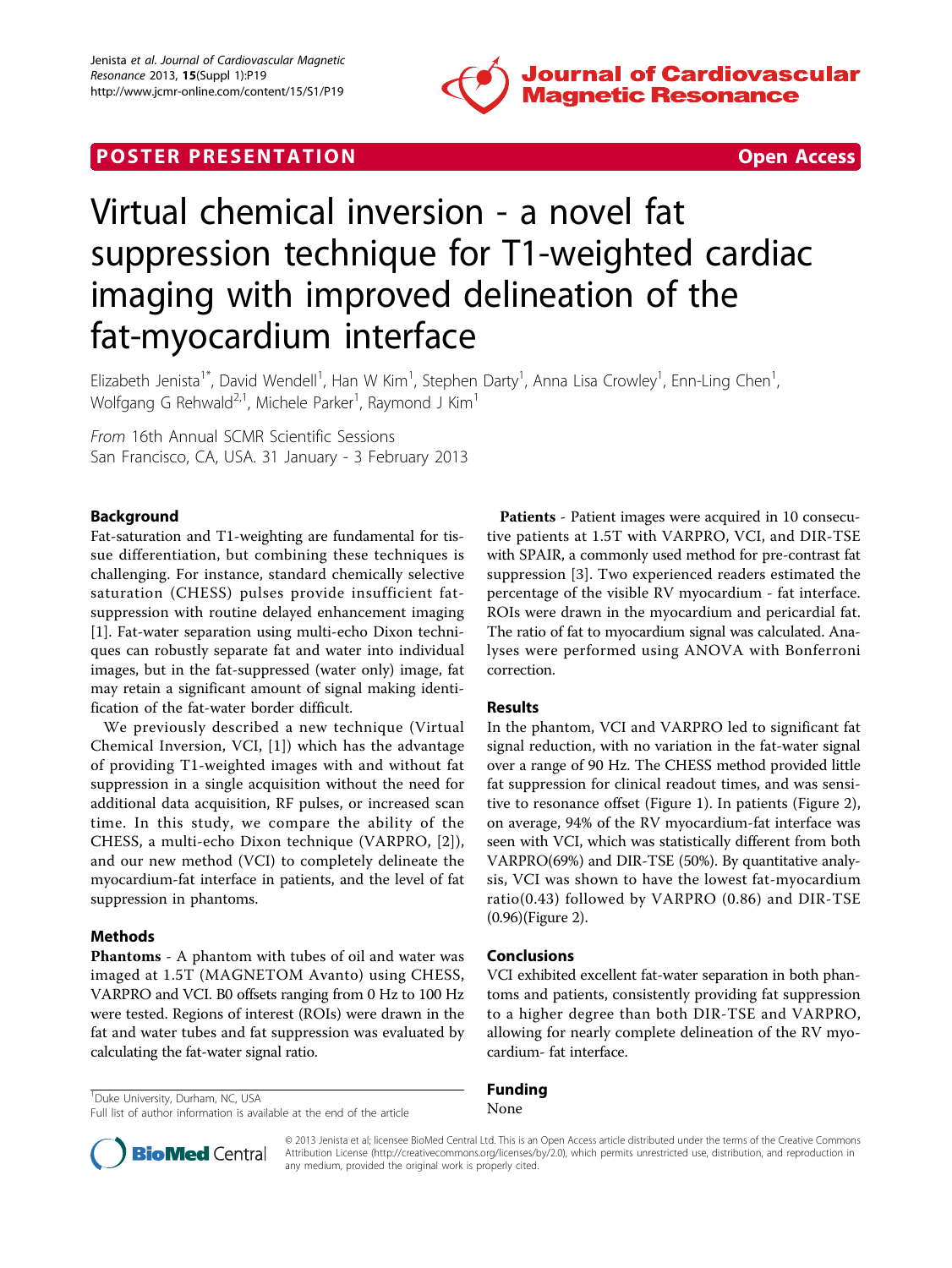<span id="page-1-0"></span>Jenista et al. Journal of Cardiovascular Magnetic Resonance 2013, 15(Suppl 1):P19 http://www.jcmr-online.com/content/15/S1/P19



|                       | <b>VCI</b> |                  | <b>VARPRO</b>                                 | <b>DIR-TSE</b>  |                              |
|-----------------------|------------|------------------|-----------------------------------------------|-----------------|------------------------------|
| Fat<br>Suppressed     |            |                  |                                               |                 |                              |
| Non-fat<br>Suppressed |            |                  |                                               |                 |                              |
|                       |            |                  |                                               |                 |                              |
|                       |            |                  | <b>Visual Analysis</b>                        |                 | <b>Quantitative Analysis</b> |
|                       |            |                  | % RV myocardium - fat interface<br>visualized |                 | Fat - RV Myocardium Ratio    |
|                       |            | Mean %<br>$±$ SD | P-value vs. VCI                               | Mean<br>± SD    | P-value vs. VCI              |
|                       | <b>TSE</b> | $50 \pm 20$      | < 0.0001                                      | $0.96 \pm 0.34$ | < 0.0001                     |
|                       | VARPRO     | $69 \pm 20$      | 0.0015                                        | $0.68 \pm 0.27$ | 0.0003                       |

entire interface is not clearly delineated on the VARPRO and DIR-TSE fat suppressed images. Bottom - Comparison of the visual and quantitative scores in patients. The VCI allows an average of 94% of the interface to be seen, and has the lowest fat-myocardium ratio. Note that smaller fatmyocardium ratios signify improved fat suppression.